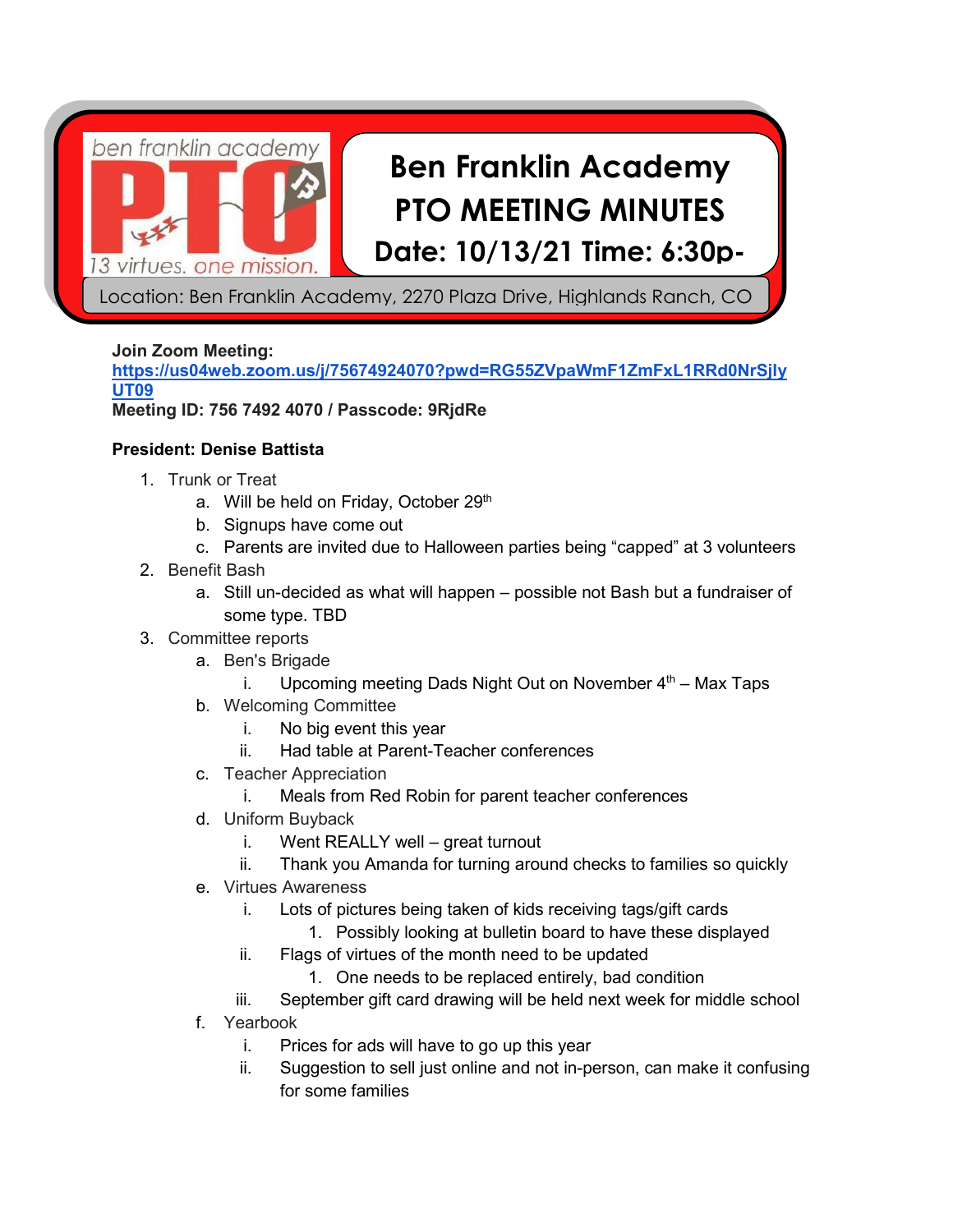#### **Vice President: Janelle Nichols**

- 1. Directory on Tap (DOT)
	- a. Please let Janelle know if there's any issue with DOT
- 2. Volunteers Of the Month September
	- a. Andrea Flanigan parking spot
	- b. Lisa and Caleb Kim gift card
- 3. December meeting/holiday party
	- a. Wednesday December  $8<sup>th</sup>$  potential conflict due to Choir performance
	- b. Send out email to executive board for decision

#### **Secretary: Shauna Kramer**

1. Vote Review

#### **Treasurer: Amanda Trenck**

- 1. Bank Balances
	- a. Bank \$24,588
	- b. Savings \$27,775
- 2. Uniform Sales
- 3. 2021-22 Budget
	- a. Budget is finally put together
	- b. Major highlights
		- i. Total Revenue \$160,000
		- ii. Total expenses \$159,000
		- iii. Did increase a few line item budgets

## **Social Coordinator: Alyssa Motazedi**

- 1. Franklin Fest
	- a. Huge success largest turnout to an event! 650 people in attendance
	- b. Went over budget but lesson learned on the event maybe no food trucks
- 2. Sweetheart Ball
	- a. Will need help with Sweetheart Ball planning please email [PTOSOCIAL@bfacademy.org](mailto:PTOSOCIAL@bfacademy.org)
	- b. January  $29<sup>th</sup>$ ,  $2021 -$  will be held at school

## **Fundraising: Sage Felux**

- 1. Spirit Wear
	- a. Waiting on outwear went with Educational Outfitters
	- b. Keep store until  $14<sup>th</sup>$  then open again November  $2<sup>nd</sup>$  hoping everything will be in stock by November
	- c. Will order outwear in Spring again for next year